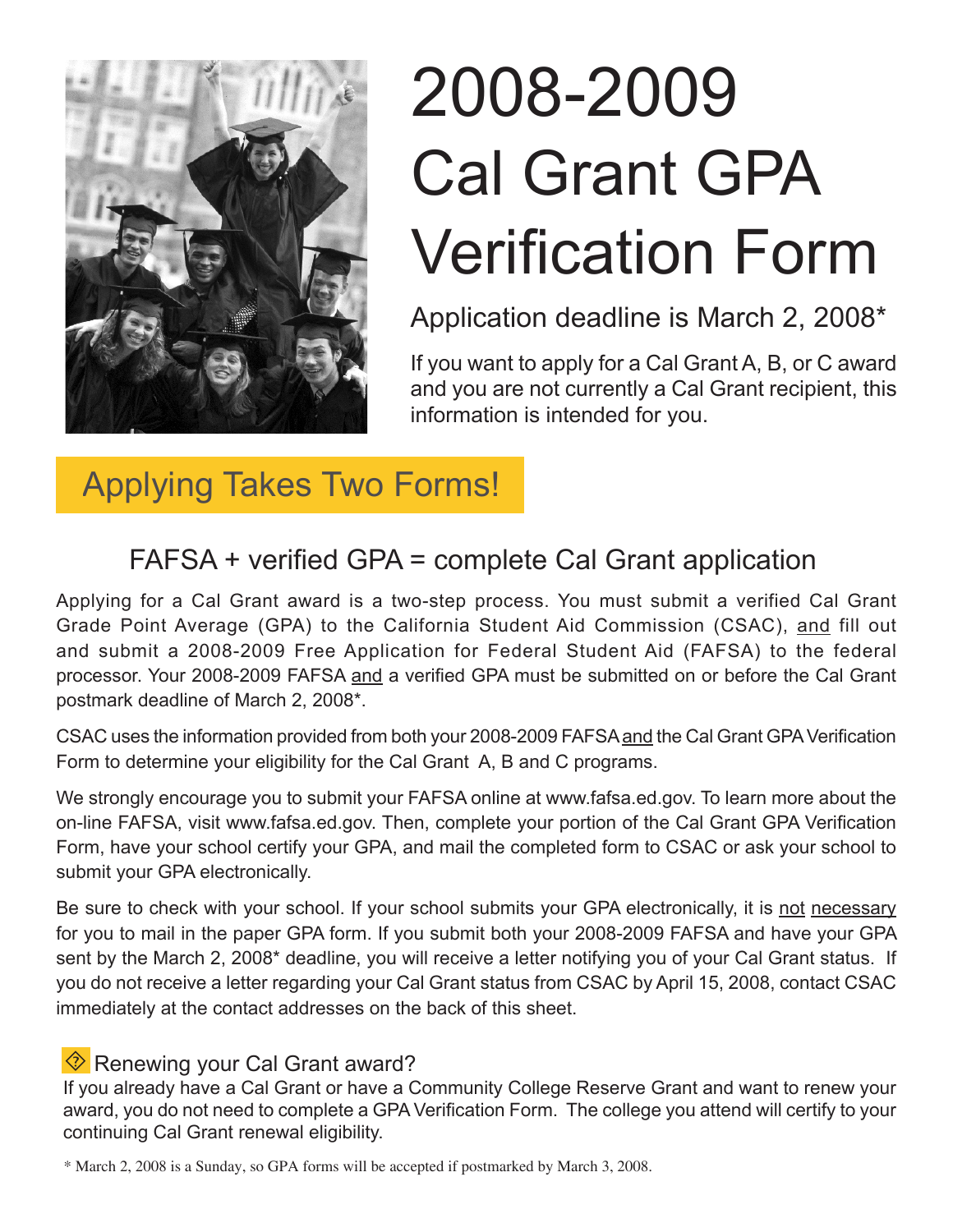## Information for School Officials

#### Complete the GPA Form with **black ink only.**



#### **Who can verify a Cal Grant GPA?**

An authorized high school or college official must complete all items in the "School Use Only" section of the GPA form. The signature of a high school or college official is required by law and certifies that, under penalty of perjury, the reported GPA is true and accurate.

**IMPORTANT: Cal Grant GPAs verified by a high school can be accepted only from high schools with full accreditation from the Western Association of Schools and Colleges (WASC), or another regional accrediting agency if not in the WASC region, or those schools that have a University of California-approved course list. Students attending non-accredited high schools, participating in a home schooling program, or who otherwise do not have a high school GPA, must provide either a GED, SAT or ACT test score with their Cal Grant GPA Verification Form.**

**DO NOT SEND ACADEMIC TRANSCRIPTS**

#### **EXALUATE:** How do I calculate a Cal Grant GPA?

Calculate the GPA on a 4.00 scale to two decimal places (between 0.00 and 4.00). Do not use a weighted scale. Convert any grades with extra weighting for honors and advanced placement classes to a 4.00 scale before calculating the GPA. GPAs calculated beyond a 4.00 scale will be returned for recalculation.

#### **What are the GPA categories?**

There are four categories of GPAs - high school, reestablished, California Community College, and college.

#### **High School GPA**

A high school GPA is calculated on a 4.00 scale, using all academic course work for the sophomore year, the summer following the sophomore year, the junior year, and the summer following the junior year. The high school GPA excludes physical education (PE), Reserve Officer Training Corps (ROTC), and remedial courses. Remedial course work is defined as any course that is not counted toward high school graduation. Failing grades for course work that has not been retaken must be included.

GPAs for "accelerated" high school juniors graduating in spring 2008 should be calculated using academic course work earned during the student's sophomore year and the summer following the sophomore year as well as all course work completed in the junior year by the time of certification.

For students who are out of high school but have not earned sufficient college level units to allow calculation of either a reestablished GPA or college GPA as explained below, the GPA must be calculated from high school course work earned from the student's sophomore year onward, regardless of whether the student graduated. Competitive Cal Grant awards can be made to students who have not graduated high school.

#### **Reestablished GPA**

A reestablished GPA can be calculated using all California Community College designated "degree credit" course work including at least 16 but less than 24 semester units or the equivalent. A reestablished GPA will be used only for Competitive Cal Grant B consideration.

#### **California Community College GPA**

A California Community College GPA is calculated using all "degree credit" course work completed at a California Community College including a minimum of 24 semester units or the equivalent.

#### **College GPA**

A college GPA is calculated on the basis of all college work completed. Excluded from the calculations are non-transferable units and courses not counted in the computation for admission to a California public institution of higher education that grants a baccalaureate degree. A college GPA must be calculated on a minimum of 24 semester units or the equivalent regardless of the grade received at the time of certification.

#### **Other Options**

Some students may not have a valid GPA because he or she attended a non-accredited high school, participated in a home schooling program or were graded in a manner that cannot be converted to a 4.00 GPA maximum equivalent. To receive Cal Grant award consideration, these students must complete the student section of the GPA Verification Form and fill in the bubble in item 9, then attach a photocopytest of the official results from the SAT Reasoning Test, the ACT or GED test. Students who have a GPA that is more than 5 years old also have the option to submit a test score in this fashion instead of having their GPA certified.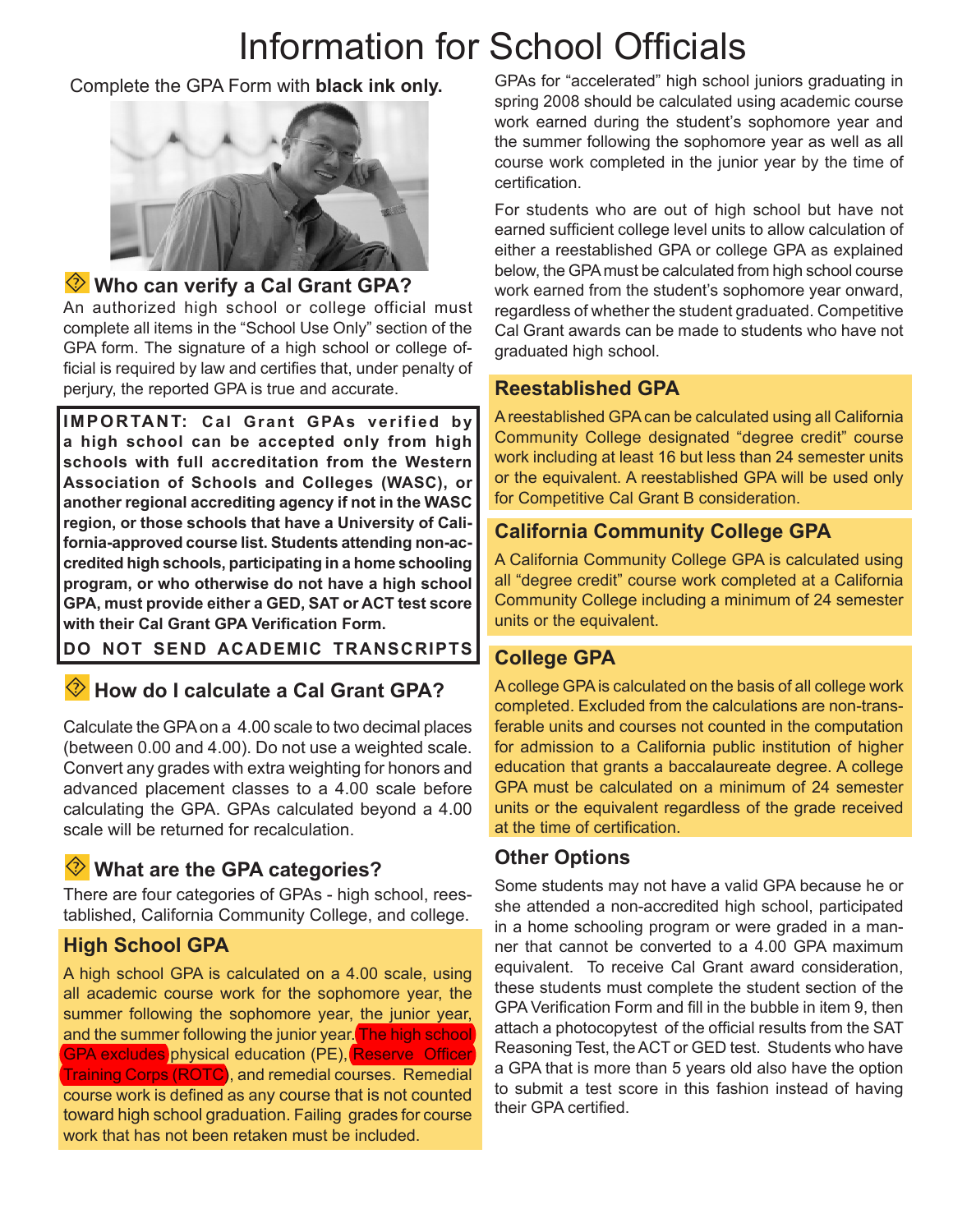## Information for Students

Fill out the Cal Grant GPA Verification Form in black ink only. Color or metallic inks can cause a misread of your information. Please print clearly! Complete all requested information under the student portion of the form. Missing information may cause a delay in the processing of your application, or it may not be considered.

If you are not sure of your Social Security number (SSN), verify it before you complete the GPA form. Incorrect Social Security numbers may prevent Cal Grant award consideration. Do not use an Individual Tax Identification Number (ITIN). If you make a mistake when filling out this form, please fill out another GPA form. GPA forms are available on the CSAC website at www.csac.ca.gov. Click on the GPA forms link on the right side. Your school financial aid office may also have this form.

Make a photocopy of your form for your records. Mail the original form to CSAC by the postmark deadline: March 2, 2008\*. Purchase a \$1.05 U.S. Postal Service

## **Student Checklist**

- **DO NOT SEND ACADEMIC TRANSCRIPTS**  instead of a verified GPA.
- **DO NOT STAPLE** anything to the Cal Grant GPA Verification form.
- $\boxtimes$  When submitting a test score, bubble in item 9 on the form and include a copy of the official test score report. Your school does not have to complete the *For School Use Only* section.
- $\boxtimes$  Retain photocopies of your FAFSA and GPA Verification Form, and all correspondence regarding your application.
- $\boxtimes$  Mail the GPA Verification form to CSAC by the March 2\* deadline using the envelope provided.
- Don't forget to purchase a \$1.05 U.S. Postal Service Certificate of Mailing from the Post Office to keep for your records.
- $\boxtimes$  Respond promptly to all requests for additional information from CSAC and the colleges and universities to which you have applied. Include your name, the last four digits of your SSN, and your date of birth on all correspondence.
- $\boxtimes$  If mailing a paper FAFSA, be sure to mail your form to the *Federal Student Aid Programs address on the FAFSA, not to CSAC.*



Certificate of Mailing in case your form is lost or misplaced in the mail.

Some schools submit a list of verified Cal Grant GPAs directly to CSAC. If your school does so, you don't need to submit the enclosed GPA Verification Form. However, you must confirm that your school will submit your GPA for you or have your school certify this form and submit it on your own.

- **In high school?** Have your high school verify your Cal Grant GPA. If your GPA is submitted electronically, you won't need to submit the enclosed form.
- **In college?** If you have completed at least 24 college semester units, 36 quarter units or the equivalent, have your college verify your GPA. Check with your college aid advisor to see if they will verify your GPA and send it electronically. If you do not have enough college units for either a college GPA, or reestablished GPA as explained below, please have your high school verify your GPA.
- **Reestablished GPA?** If your high school GPA was below a 2.00, you can improve or reestablish your GPA for Cal Grant B consideration by calculating a GPA based on at least 16 but less than 24 cumulative semester units, or the equivalent, of degree credit course work earned at a California Community College.

If you submit both the 2008-2009 FAFSA and a verified Cal Grant GPA by the March 2, 2008\* deadline you will receive a Cal Grant status letter from CSAC. If you do not receive a letter regarding your Cal Grant status from CSAC by April 15, 2008, contact CSAC immediately at the contact addresses on the back of this sheet.

<sup>\*</sup> March 2, 2008 is a Sunday, so GPA forms will be accepted if postmarked by March 3, 2008.